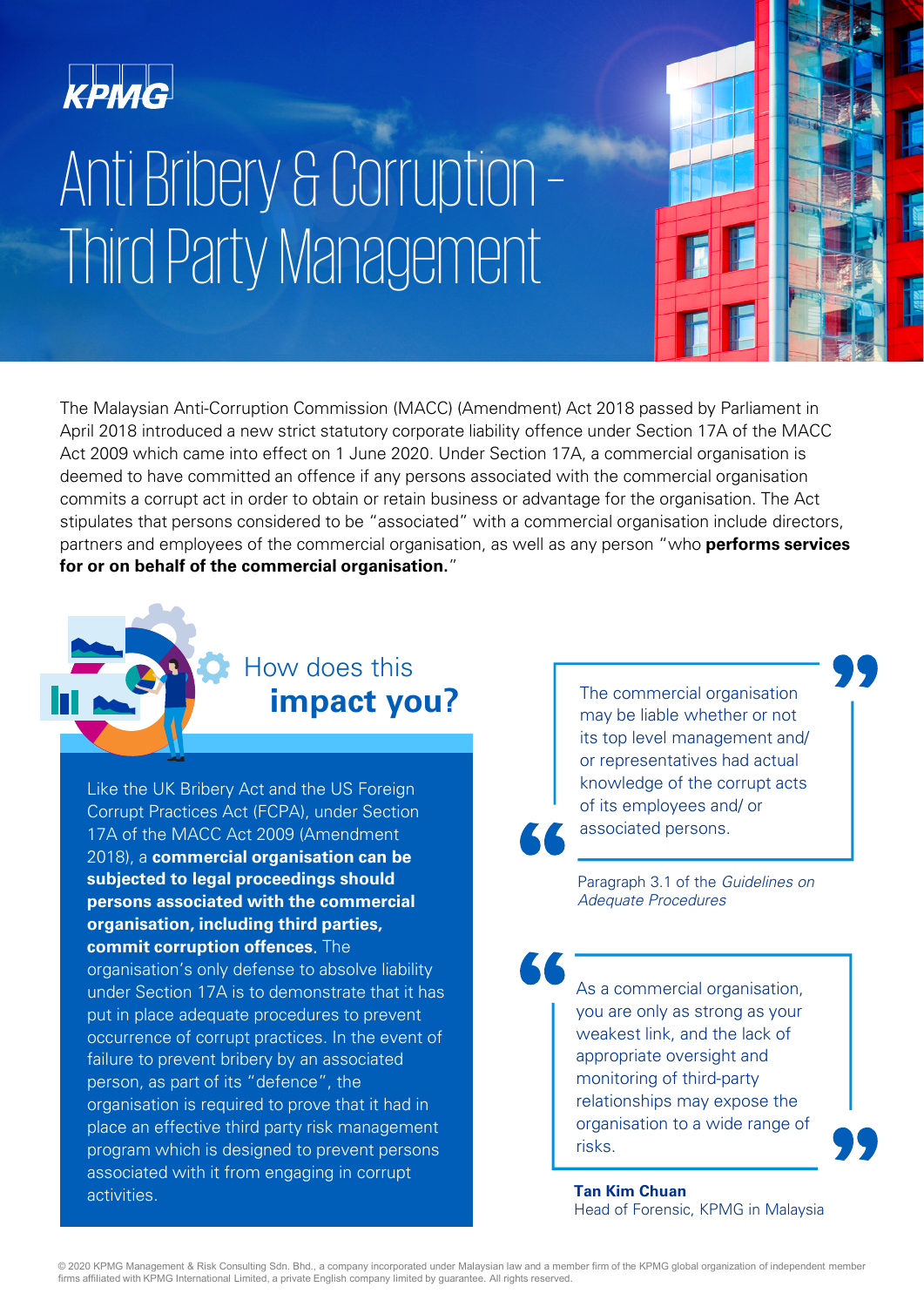### **Mitigating bribery and corruption risks with a robust third party risk management program**

Whilst every organisation is unique and there is no 'one-size-fits-all' third party risk management program, the following are hallmarks of any successful third party risk management program that effectively mitigate the risk of bribery and corruption posed by third parties:



### **Third Party Risk Management (TPRM) Policies and Procedures**

Policies and procedures set the expectation on how third party risk should be managed by the organisation and its employees through clearly defined roles and responsibilities as well as procedural requirements throughout the lifecycle of the third party relationship. Policies and procedures should be reviewed regularly and updated to remain relevant in managing third party risk exposure.



### **Third Party Risk Assessment**

A well-designed risk assessment helps an organisation to apply a risk-based approach in assessing third party relationships that aligns with the risk appetite of its third party risk management program. It is important to conduct risk assessment on third party relationships prior to onboarding to determine the extent and nature of risk that each of your third party relationships poses to your business and to determine the appropriate level of integrity due diligence for that third party. Subsequently, third-party relationships should be continuously managed based on their risk profile.



### **Integrity Due Diligence**

Third party due diligence is a vital element of any successful TPRM program and has been underlined in regulatory guidelines<sup>1</sup> as a key control measure that organisations must undertake to identify and manage third party risks. Risk-based due diligence must be embedded in an organisation's pre-onboarding and ongoing monitoring processes.



### **Training and Communication**

Training and communication help to create awareness among employees and equip them with adequate knowledge and skills to keep them up to date with the regulatory and industry needs in third party risk management. Training can be general but where a role or function is faced with heightened third-party risk, training should be customised in the context of the specific role or function to ensure employees are receiving training applicable to them. Training to specific third parties is also beneficial and in certain circumstances, crucial, in clearly communicating the organisation's key business principles, ethical standards as well as tolerance to corrupt practices in the context of anti-bribery and corruption.



### **On-going Vigilence**

Policies and procedures incorporating an adequate level of internal controls are merely the start of the journey. There is a continuous need for an independent assurance that the design of internal controls remains at an adequate level, and for an assurance in the integrity of the system of internal controls and its ability to detect, prevent and minimise acts of corruption. The role of the internal audit function, as an independent and unbiased gatekeeper, is vital.

1 The Guidelines on Adequate Procedures issued by the Prime Minister's Department pursuant to subsection (5) of Section 17A of the Malaysian Anti-Corruption Commission Act 2009 (Act 694) ("MACC Act 2009"), as stated in the Malaysian Anti-Corruption Commission (Amendment) Act 2018 ("MACC Amendment Act 2018").

© 2020 KPMG Management & Risk Consulting Sdn. Bhd., a company incorporated under Malaysian law and a member firm of the KPMG global organization of independent member<br>firms affiliated with KPMG International Limited, a pri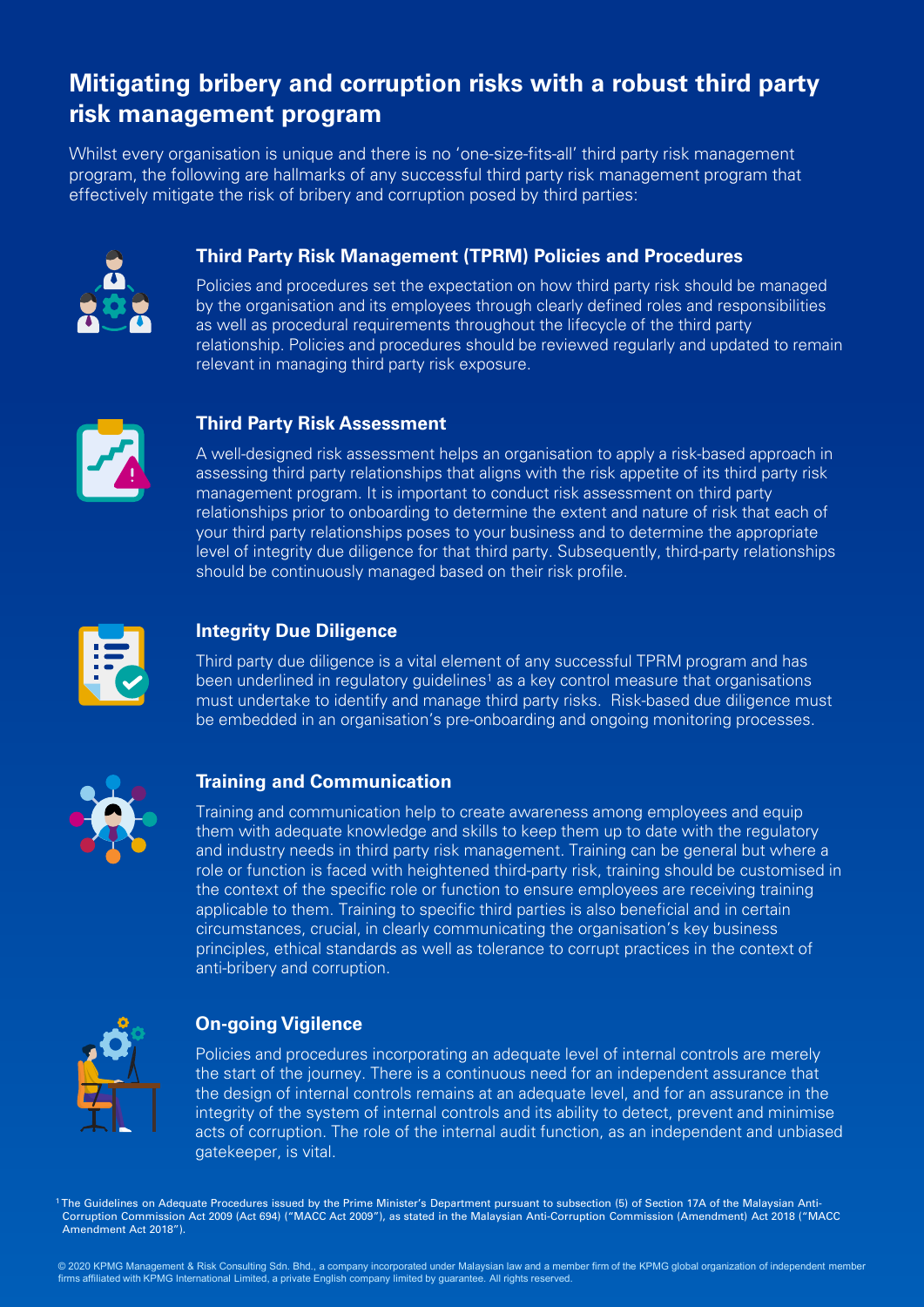## KPMG help you? **How can**



- Review the policies and procedures that establish your TPRM program.
- Perform a gap assessment of your organisation's TPRM policies and procedures against those of leading practices to identify inefficiencies or control gaps in your risk mitigation measures.
- Enhance existing policies and procedures to align with regulatory requirements including the Guidelines on Adequate Procedures as well as industry leading practices.
- Develop policies and procedures that incorporate the necessary controls for third party risk management from initiation to termination.

### **Policies and procedures TRAINING AREA Training and Awareness Program**

- Develop, enhance and update training materials on TPRM to incorporate awareness on bribery and corruption as well as the related risk mitigation measures.
- Design training materials on TPRM to targeted audiences such as employees, process owners, Senior Management and Board which are specific to their roles.
- Develop specific anti-bribery and corruption training and communication materials for third parties which are aligned to both your TPRM program as well as anti-bribery and corruption program.

### **Third Party Risk Assessment Integrity Due Diligence**

- Identification of the universe of third-party relationships you are engaged in and understanding of the third-party risks you are exposed to.
- Perform a gap assessment of your organisation's third party risk assessment methodology against those of leading practices to identify inefficiencies or control gaps.
- Enhance or develop a methodology to perform third party risk assessment which takes into consideration bribery and corruption related risks such as the development of a Third Party Bribery and Corruption Risk Assessment Scorecard.
- Assist your organisation in conducting third party risk assessment to risk profile your third party relationships based on the Third Party Bribery and Corruption Risk Assessment Scorecard as well as defined criteria specific to your business.

- Review your current third party due diligence approach and methodology.
- Perform a gap assessment of your third party due diligence methodology against that of leading practices to identify inefficiencies or control gaps.
- Enhance or develop a risk-based methodology to help you perform integrity due diligence on your third-party relationships in an efficient way which takes into consideration bribery and corruption related risks. This includes the development of due diligence questionnaires, forms and checklists.
- Assist in conducting integrity due diligence on third parties as part of your pre-onboarding as well as ongoing monitoring processes using our dedicated solution, KPMG Third Party Intelligent Diligence ('K-3PID').